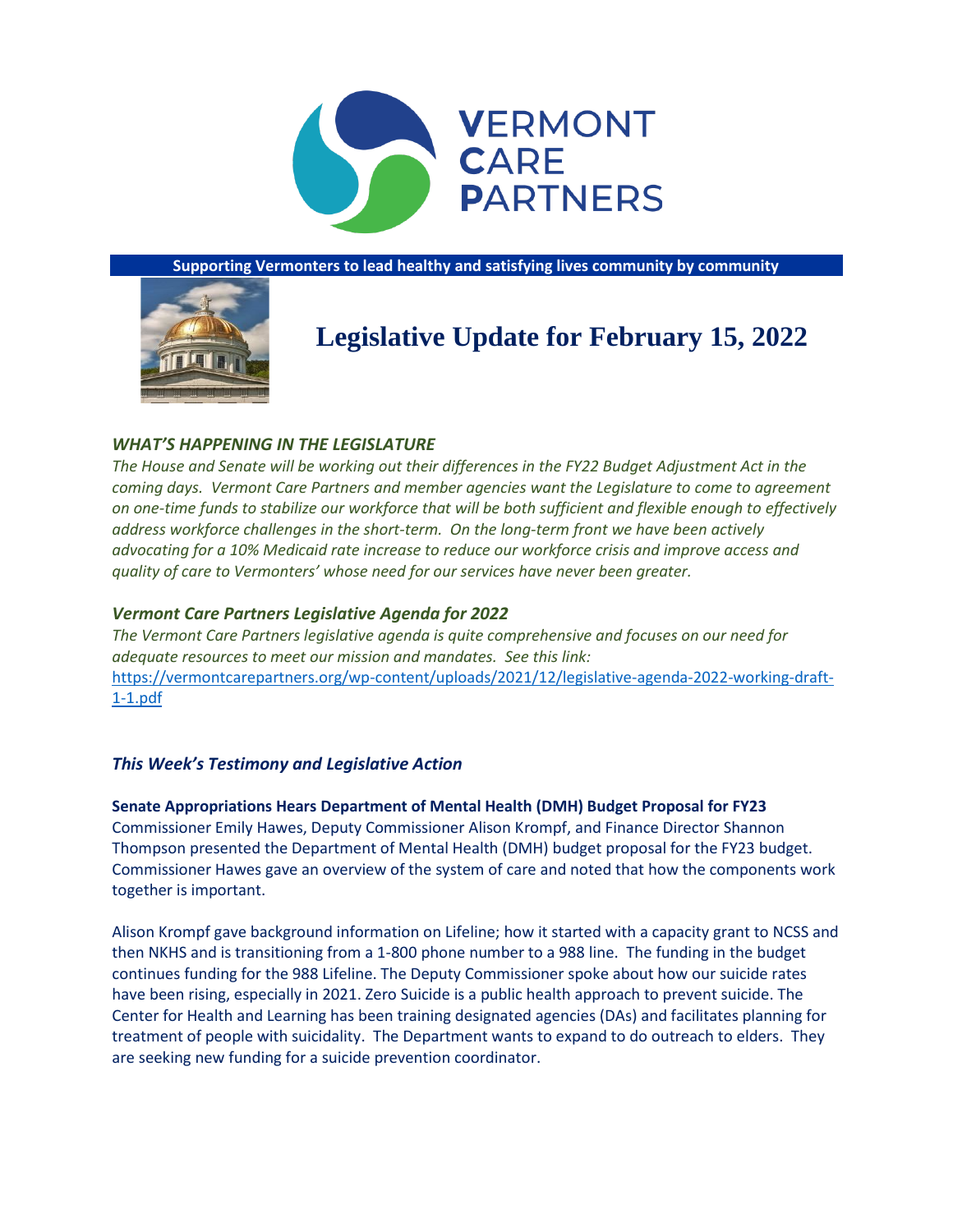The proposed 3% rate increase would require \$4,121,421 in total funds and \$1,762,320 in general funds (GF). This includes increases for all DAs, SSAs, peer and other providers who are funded by DMH. Committee Chair Senator Kitchel noted that state government is negotiating a potential 10% increase for state employees' health benefits and salaries. She also acknowledged that designated and specialized service agencies (DA/SSAs) are facing increasing operational costs. Senator Kitchel sees a disjuncture between these proposals. She expressed further concern with the Governor wanting to give tax deductions at the cost of stabilizing the community-based service delivery system given that it's a zero-sum game. She said, "It seems like it will further weaken a fragile system that is not doing the job it should be doing." Senator Sears echoed the statement and added that at a time when these agencies are having difficulties finding and retaining staff, it will impact their abilities to respond to suicides, overdose, and crises. Pointing out high inflation, he said. "it's unrealistic - if we can get this closer to 10%, I'm all for it." Senator Kitchel said there has been broad dissatisfaction with the DAs by families and hospitals and the demand has never been greater. She also questioned the \$8 million of new initiative for addictions at the expense of core services. Senator Starr expressed concern about state government covering its costs and then assigning DAs the resource left. Senator Kitchel said when the Speaker and Senate President Pro Tempore went to the communities, mental health was identified as a critical concern of Vermonters.

The rollout of the 4 new mobile response and stabilization programs was discussed. Alison Kompf said allocation of the funds will be determined based on interest, community need and readiness. The Department is also interested in leveraging federal funds for expanding other models like PUCK and the Living room model.

Krompf shared the good results in access to face-to-face contact within 5 calendar days and the percentage of clients screened for trauma history. The Committee was also shown a chart of service volume which showed an increase in crisis services. She showed the results of CANS assessments which showed improvements in student mental health from the beginning to end of the school year. She noted that there are reductions in family discord and risk factors of students served, as well.

#### **Green Mountain Care Board Shares Perspective on Health Care Sustainability**

On February 10th Commissioner Jessica Holmes, Special Advisor Alena Berube, Executive Director Susan Barrett and Commission Chair Kevin Mullen of the Green Mountain Care Board shared their report on the sustainability of Hospitals to the House Health Care and Senate Health and Welfare Committees.

Commissioner Holmes introduced the presentation by laying out their founding construct. She explained that if we really want to improve Vermonters' health and make health care more affordable, we need to completely change the way we pay for health care and update the delivery system to maximize access and quality and minimizes costs. The Committees were told that this significant payment and delivery reform will take resources and time, plus we will need to overcome resistance to change.

Commissioner Holmes said the mental health care system does not come close to meeting the needs of Vermonters. She was also explicit that public payers are not keeping pace with inflation. She said commercial rates cannot make up for underfunding by the public sector. If this continues, more and more Vermonter will be uninsured or underinsured and their health will suffer. Furthermore, hospitals will close, some are already closing pediatric practices. She thinks primary care and mental health services will be shed first.

GMCB is asking for \$2 million for actuarial analysis and negotiations with the federal Government, plus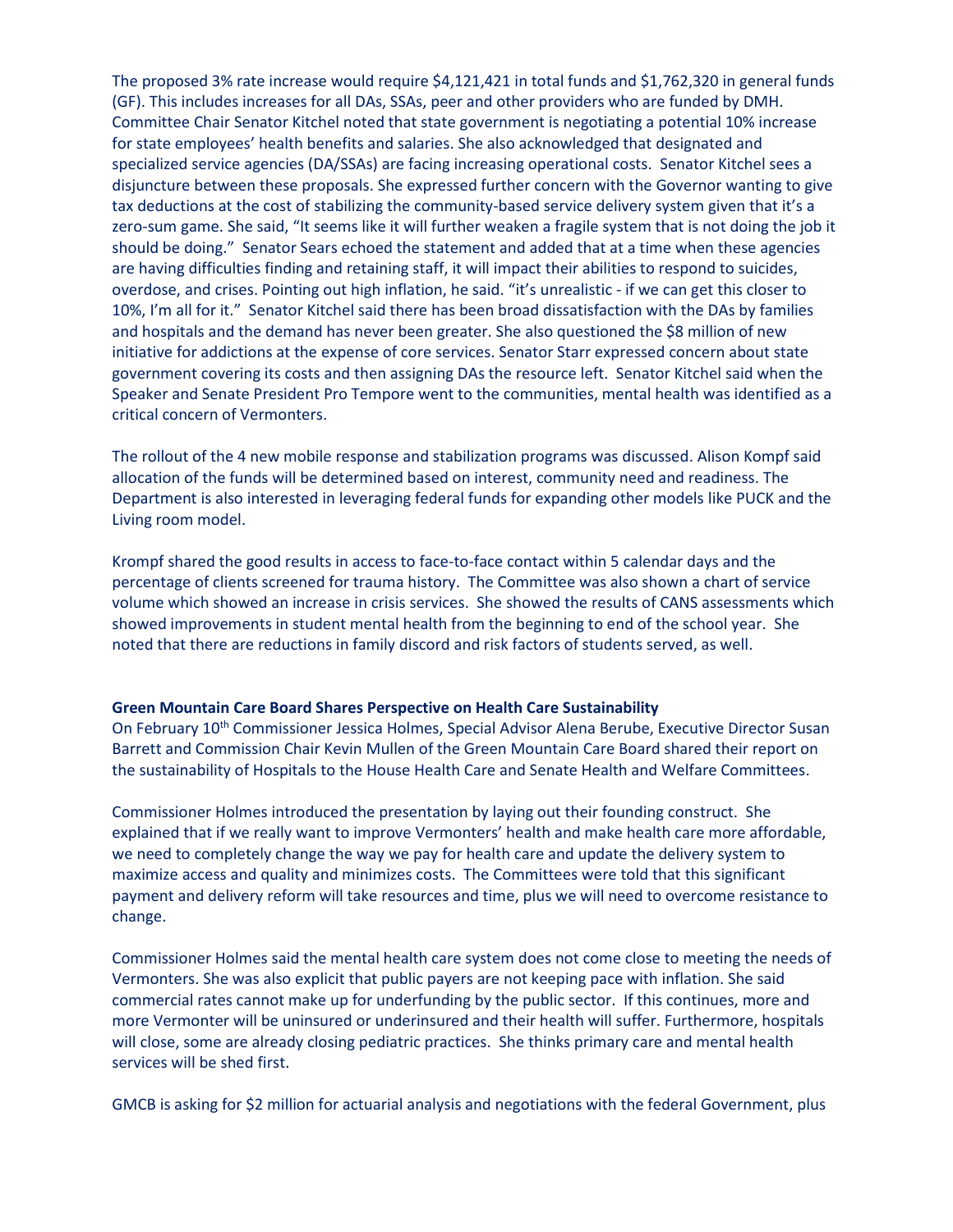\$3 million for delivery system reform which will be data driven and use health system design experts working with community leaders and patients.

Commissioner Holmes said the path to sustainability involves global payments and delivery system transformation. Global payment will create predictable payments to enable hospitals to directl scarce resource to primary care and mental health, as well as social determinants of health. They will be incentivized to keep Vermonters healthy. She said this must be done in a parallel with patient-centered community and provider inclusive redesign of the health care system.

Pointing out that maintaining our current infrastructure is costly and that we have a workforce crisis, Commissioner Holmes said we need to explore opportunities for shared services through centers of excellence. She said some hospitals could specialize in specific services like mental health care, orthopedics, etc. She also spoke about a new model of hospital care at home.

#### **DMH Testifies at Senate Institutions on Services to People Discharged from Inpatient**

On February 8th DMH Commissioner Emily Hawes, AHS Policy Director Shayla LIvingston, and DMH Director of Mental Health Samantha Sweet at DMH provided brief testimony on responses to the Request for Information [RFI] from designated and specialized services agencies for unlocked community residences for people discharging from inpatient care. This RFI process was tied to the funding for the expansion of the Middlesex Therapeutic Community Residence to 16 beds in last session's Capitol Bill. Livingston shared that they are reviewing the [six responses](https://legislature.vermont.gov/Documents/2022/WorkGroups/Senate%20Institutions/Department%20of%20Mental%20Health/W~Emily%20Hawes~Report%20-%20Residental%20Beds%20For%20Individuals%20Discharged%20From%20Inpatient%20Psychiatric%20Care~2-8-2022.pdf) received. Sam Sweet shared that two responses were focused the geriatric population; one on mobile response and the Living Room mode; and another was a therapeutic community residence. A group of advocates proposed a mental health inpatient treatment center in the Northeast Kingdom, focusing on suicide prevention.

Sen Ingalls brought up a meeting with DMH the previous day. He said, "Something was brought up that we are trying to get away from institutions. What is the direction of where we are going? I want to make sure we are not building and then abandoning institutions." He shared that a family had reached out to him to share that there were 80 to 90 kids in front of their child on a waitlist. "Public kudos to Kelsey [Stevsath, NKHS Executive Director] -- he took it very seriously." Sweet acknowledged the lack of resource in the Northeast Kingdom, noting that it is one of two catchment areas without group homes in the state.

#### **Mental Health Advocacy Day at Senate Institutions**

Zachary Hozid, Legal Director for Disability Rights Vermont, testified about the work of Disability Rights Vermont, which he described as "making sure the rights of people we are serving are being followed." Hozid emphasized the importance of a continuum of care, including community-based resources. In considering brick and mortar investments, he spoke of the challenge of allocating scare resources. "Most people can access community-based services. Sometimes people need support for a few hours, days, or longer." Hozid said that people are "stuck" in Emergency Departments [EDs] because resources such as peer supports and respite just aren't there. "Children need more community-based services, urgent care resources, and mobile crisis. They don't need new inpatient builds. They need community services." He said kids with mental health and developmental services needs suffer. He expressed concern about out-of-state residential placements and advocated against the concept of 10 beds in Springfield to replace Woodside juvenile capacity.

Asked about how to balance investments, Hozid testified that the data shows that people staying connected to their communities have the best outcomes. We have an adequate number of beds, he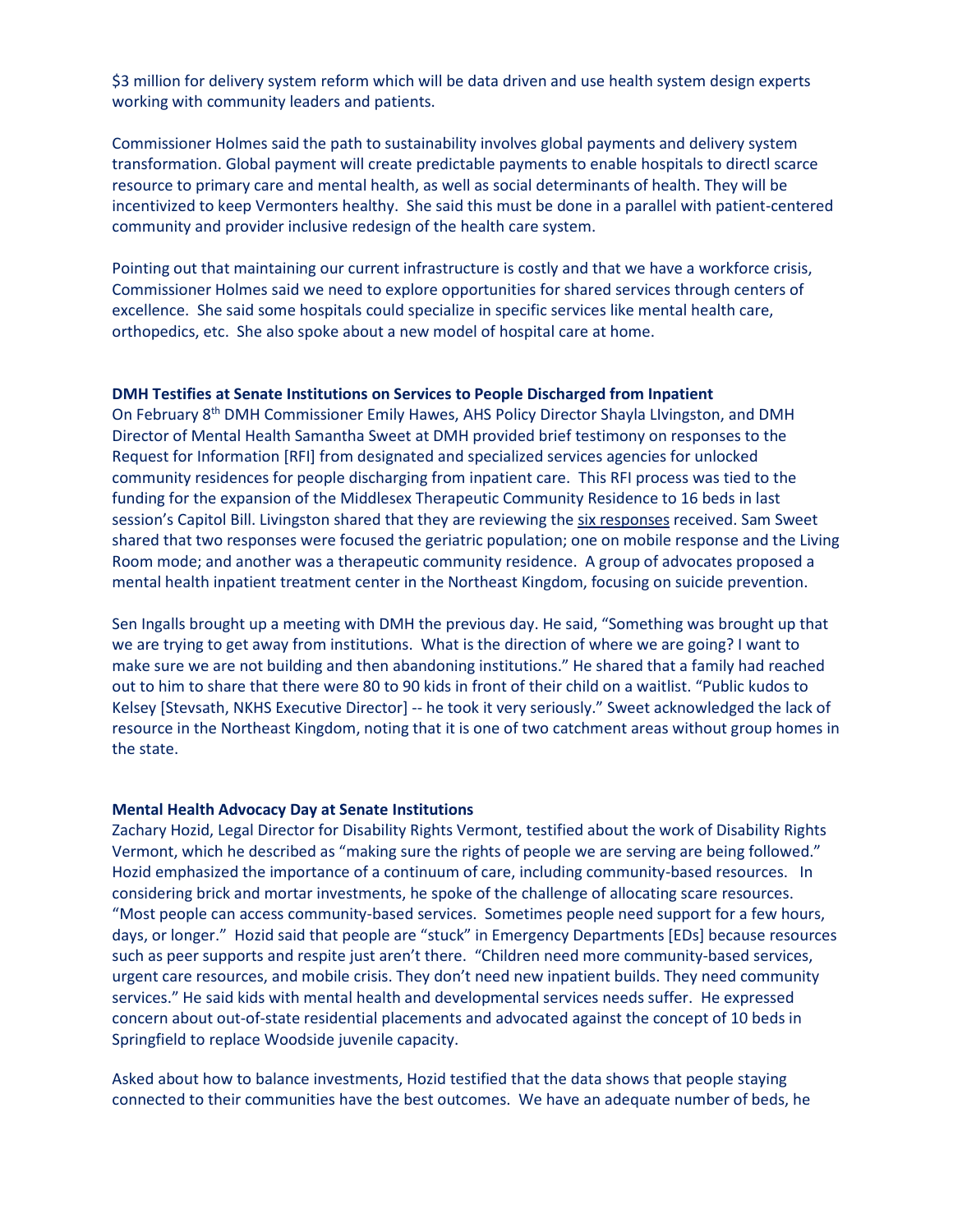said, but not enough staff. Inpatient discharge takes more time because the State doesn't have the community-based staff.

## **Update on Institutions on Mental Disease [IMD] in Senate Institutions**

Jenney Samuelson, Interim Secretary of Agency of Human Services [AHS], introduced herself as one of the founding Members of Blueprint for Health; and formerly Deputy at DVHA.  She is working closly with DVHA on the 1115 Waiver, which allows Vermont to more flexibly spend dollars to provide services. Vermont is negotiating that waiver with the Center for Medicaid and Medicare Services. It allows Vermont to make investments above and beyond the typical fee-for-service Medicaid structure.

AHS is focusing on three areas in the negotiations:

- What flexibilities we have and what's allowable
- The amount of funding in the base budget and trend over the next five years, and
- Exceptions for Institutes of Mental Disease

IMDs are adult inpatient facilities that are over 16 beds where the primary treatment is mental health. She noted that a hospital is not an IMD if the mental health bed capacity is over 16 beds but less than 50% of overall bed capacity. The Lund Home, Vermont Psychiatric Care Hospital and the Brattleboro Retreat are all IMDs.  For a facility to be eligible for Medicaid, it would need to qualify under the IMD rules.  A potential forensic facility is not eligible for Medicaid, so is not bound by the IMD requirements.  Vermont can expect to see a tapering off of Medicaid funding for other IMDs.

Sen Ingalls commented that we have a need that we can't fill. "It also seems like we're talking about reducing beds, reducing beds. I don't get it! It seems to be that we can't do anything, and yet there is demand." Samuelson said that the goal in Vermont is to build capacity in the community system and residential system of care.  Vermont wants people to get the least restrictive environment and integrated (physical and mental) care.  She noted that the children's inpatient system is currently running at about 50% of capacity. DMH is looking to diversity mental health capacity for kids.  Some hospitals will be putting in proposals in the near future to expand their capacity to do mental health treatment.  She expects Vermont will see a shift from standalone facilities to integrated care in the very near term.

Ashley Berliner, Director of Medicaid Policy, said that the State is "fighting for sustainability in the short term as we can figure out what makes sense." On the 1115 Waiver, the State has an extension through June of this year and will have a new waiver in place by July 1.  Sen Benning noted that since Irene shut down the state hospital, "we still haven't resolved the ultimate capacity needs." Samuelson responded that adult inpatient there are 198 beds total for adult inpatient beds, with 122 currently occupied, 55 beds closed, and 22 open. There is some capacity in the system, particularly for adults.  When asked about regional distribution, she said she expects to see some diversification regionally [with new hospital proposals].

#### **Health Care Flexibilities Overview in Senate Health and Welfare, February 9, 2021**

House Health Care Rep Lori Houghton provided an introduction to Senate Health and Welfare on House Health Care's work on [H654,](https://legislature.vermont.gov/Documents/2022/Docs/BILLS/H-0654/H-0654%20As%20Passed%20by%20the%20House%20Unofficial.pdf) the flexibilities bill. The House believes it is important to set a "date certain" of March 31, 2023 for the continuation of most flexibilities for predictability and to enable further legislative action next session. She also noted that they inserted language referencing "state and federal health guidance" instead of just Vermont Department of Health guidance. House Health Care inserted language so that hospital extraordinary labor costs would be considered by the Green Mountain Care Board, and removed the waiving of informed consent, since practitioners have set up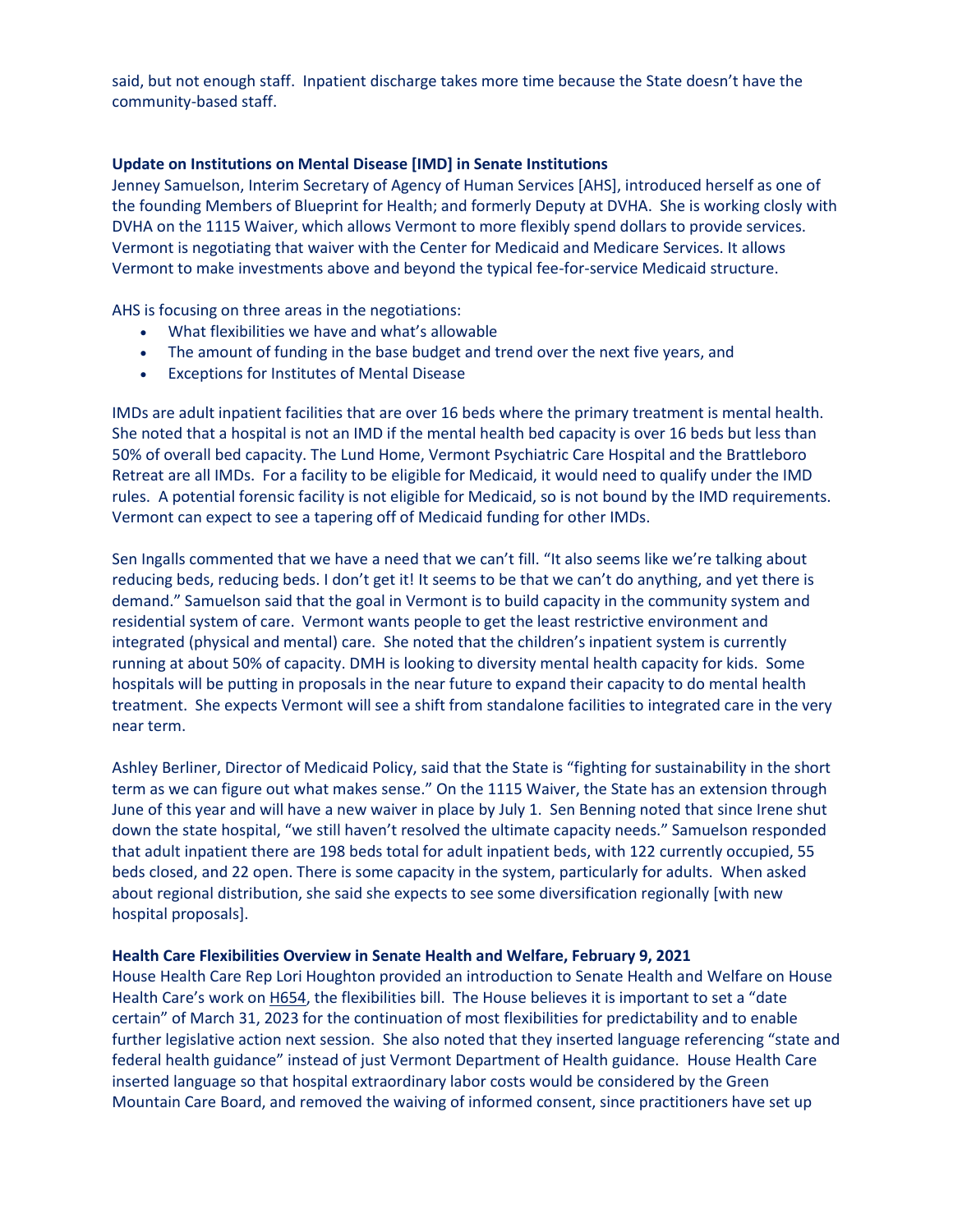systems since the onset of COVID to obtain it. They also added Section 6, which sets up a simple registration system for out-of-state providers to register with the Office of Professional Regulation in order to serve Vermonters. House Health Care is working on H655, which addresses the second phase (a tiered system of registration, telehealth licensure, and full licensure). Legislative Counsel Jennifer Carbee then walked through th[e expiring provisions](https://legislature.vermont.gov/Documents/2022/WorkGroups/Senate%20Health%20and%20Welfare/Bills/H.654/Drafts,%20Amendments,%20and%20Legal%20Documents/H.654~Jennifer%20Carbee~Expiring%20Provisions%20of%20Act%206~2-9-2022.pdf) and the current bill.

The Committee plans to take testimony from the health care coalition, a loose group of provider trade associations, which includes VCP, insurers, the Health Care Advocate, and pharmacists this week. Sen Lyons said she is hoping to get the bill to Governor Scott's desk and passed by March.

#### **Trauma Prevention and Resilience Development in House Human Services**

Agency of Human Services (AHS) Policy Director Shayla Livingston opened the testimony by sharing that this position is now located at DMH, acknowledging that those involved in the decision to shift the role from AHS to DMH did not realize that it's role at AHS was written into the 2018 law creating the position. Livingston said the Secretary does support keeping the position at DMH but wanted the Committee to be aware that it's of central importance to AHS. Cheryle Wilcox, Interagency Planning Director, who supervises the position said it was important that the position received adequate support.

Kheya Ganguly, Director of Trauma Prevention and Resilience Development, then described her work. She sees her role as touching all Vermonters. She helps create, support, and grow understanding about the active use of trauma responsive, healing centered, and equity-based programs that work on resilience. She has provided training and support for over 1900 individuals in the first six months. Referencing that she was previously the Assistant Director of Children Youth and Family Services at UCS, she has centered her work on health and mental health. Asked about her work with DCF, she responded that she has trained Economic Services managers on trauma-informed supervision, and has been working on Families First, and on Anti-Racism advanced level trainings. She also has trained at the Department of Corrections, the Agency of Natural Resources, the Department of Labor, Building Bright Futures, and the Vermont Cooperative for Practice Improvement.

Ganguly spoke of the misuse of ACES study. She saw it's misuse when she was at UCS, because people shouldn't have to share traumatic experiences at intake. Rep McFain asked what an equitable trauma informed organization would look like. Ganguly responded that all people, regardless of race or ethnicity are supported in their growth. She also reflected on the trauma of data collection and self-care. "Selfcare is very white centric," noting that in a collective society self-care might look very different, like cooking and cleaning for others. Ganguly said her job is "the work of a thousand little blocks that you put together to build an edifice."

#### **Mental Health First Aid and S194, S195, and S197 at Senate Health and Welfare Committee**

Sunny Naughton, a private contractor working in the mental health field in the Northeast Kingdom and nationally, testified about Mental Health First Aid. She described that like CPR, Mental Health First Aid trains people to recognize the signs and symptoms of mental health challenges and it also focuses on prevention and intervention. She shared the efforts of Simone Rueschemeyer and Vermont Care Partners to implement Mental Health First Aid statewide through designated agencies, noting that in other states this work is done by an array of unrelated subcontractors. Naughton also spoke of the high demand for mental health services, sharing an anecdote of a doctor encouraging a parent to take their child to an Emergency Department to access care and in effect jump the waitlist.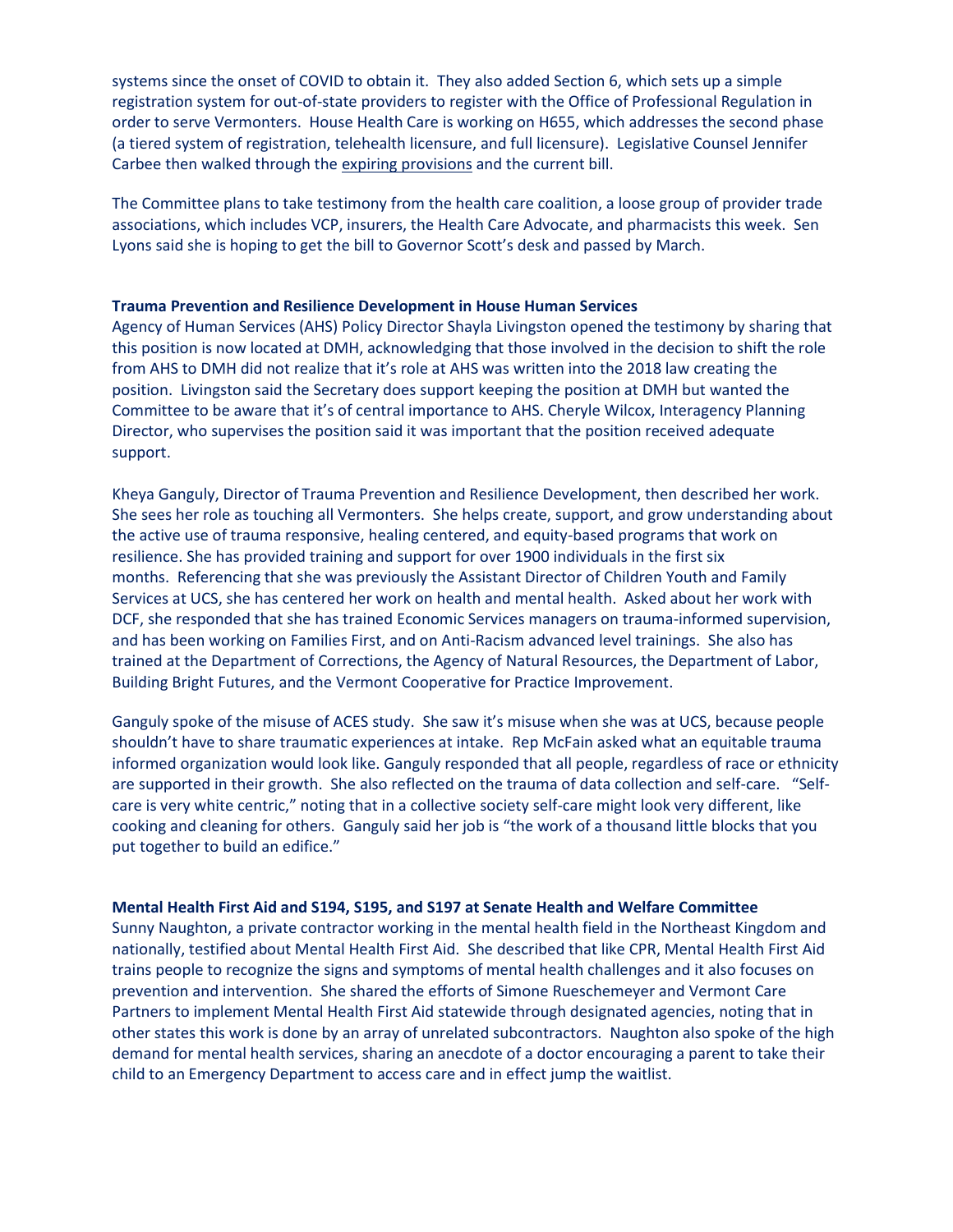Laurie Emerson, Executive Director of NAMI Vermont, and Sandy Yandow, Executive Director of the Vermont Federation of Families for Children's Mental Health, testified on [S195,](https://legislature.vermont.gov/Documents/2022/Docs/BILLS/S-0195/S-0195%20As%20Introduced.pdf) the peer certification bill. Emerson noted NAMI strongly supports the use of peer supports for mental health. Family-tofamily supports are important as part of peer certification, and the voices of NAMI and the Federation of Families should have more of a role in the proposed process than just stakeholder input. Emerson also shared NAMI's embrace of the framework that people in crisis need "a person to talk to, a person to respond (i.e. mobile outreach), and a place to go." NAMI supports the development of additional community peer centers. She shared that for her family, therapeutic schools were really helpful.

Sandy Yandow made comments based on thirty years working in the Vermont system. She expressed confidence in the new leadership at DMH and the Deputy Secretary at the Agency of Education. She noted that existence of the National Federation of Families and family representative structure in Vermont. She wants to ensure that the proposal does not ignore or circumvent the structures that already exists including the National Council Certification. She noted the development of interstate reciprocity for peer recovery coaches for substance use disorder and would like that for family peer work. Yandow shared some of the history of the development of Act 264 and the system of care in Vermont. Lyons commended Yandow's system of care thinking. She wants continuity of coordinated care and feels like we currently have an uncoordinated system.

The Committee then discussed their next steps. They decided to combine S194 (peer respite) and S195 (peer certification) for final markup on February 18. They will be inviting Lauren Hibbert from OPR to discuss peer certification, as well as DMH Commissioner Hawes and Deputy Commissioner Krompf. Sen Lyons said S197 on a coordinated mobile response will be adjusted to focus on youth.

#### **House Health Care Take Testimony on the Mental Health Workforce**

Office of Professional Regulation Staff Attorney Lauren Layman opened testimony by providing an [overview](https://legislature.vermont.gov/Documents/2022/WorkGroups/House%20Health%20Care/Health%20Care%20Workforce/W~Lauren%20Layman~Office%20of%20Professional%20Regulation%20Testimony%20-%20Mental%20Health%20Workforce~2-11-2022.pdf) of mental health related licensure types and processes. Twelve license types perform some type of psychotherapy.

Julie Tessler, representing Vermont Care Partners, thanked the Committee for the commitment to community mental health. She offered to provide an overview of the DA/SSA system to any committee member. Noting that the vast majority of services are Medicaid, she explained that unlike other healthcare providers, agencies can't cost shift. The majority of resources, 85%, go to compensation for agency staff. In the past tthe Legislature made a commitment to parity between mental health and other healthcare, but because agency staff don't receive the increases state employees or healthcare provider receive, "parity is dreamed deferred."

Tessler said agencies are concerned about quality of care, including the basic health and safety of clients, which is "not something I ever wanted to say to this Committee." Agency staff feel that the people they serve have been devalued, and they themselves feel devalued. She noted 342 children are waiting up to six months and 437 adult are waiting for up to 9 Months to access needed services

VCP's ask is for a 10% Medicaid rate increase. A 3% increase would be only 42 cents per hour for lower paid staff, which would not be enough. VC would still need additional catch up funding in future years and then annual cost of living adjustments similar to state employees. Rep Lippert said while the State is not going to achieve parity this year, "we need to establish the goal of financial parity for salaries, and we need to start on a planning process.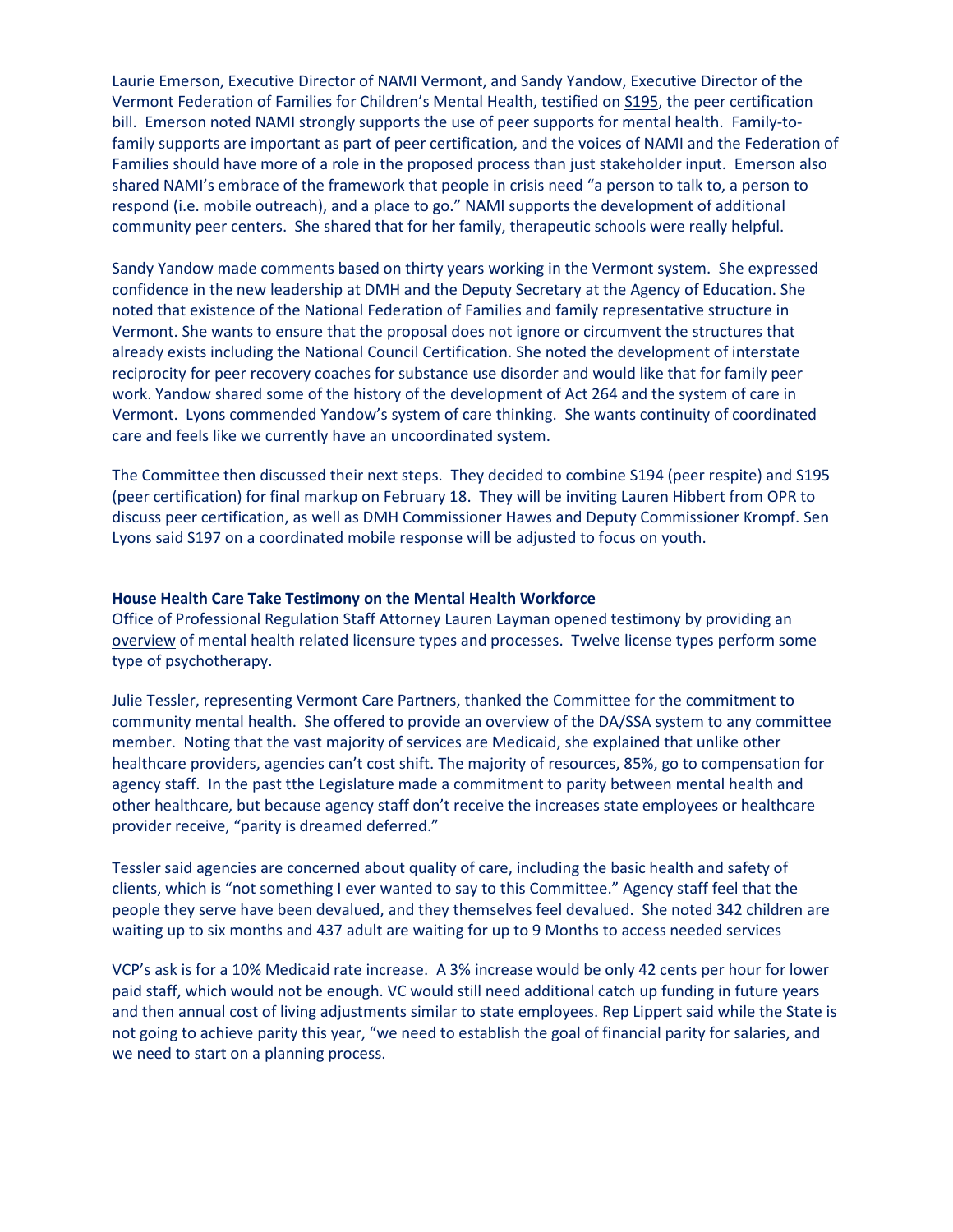Anne Bilodeau Interim CEO and Chief Human Services Officer at HCRS, said HCRS has 500 staff, 100 of whom provide clinical services. She shared quotes from exit interviews, where staff expressed that they believe the State doesn't care. Clinicians can make \$20,000 more in private practice. Starting clinicians at HCRS make \$48,000 . People are leaving due to pay and the amount of paperwork. HCRS is seeing increased acuity in the last two years. At the same time, there are 350 questions asked of clients and families at intake, which requires funding for additional administrative staff. She noted that intellectual and development disability (I/DD) staff often need a second job. Vacancies and high turnover have a ripple effect, as does this year's record number of home provider turnover. HCRS currently has over 20 clients in need of new homes.

Jena Trombly, Director of Human Resources and Compliance, at the Clara Martin Center, [testified](https://legislature.vermont.gov/Documents/2022/WorkGroups/House%20Health%20Care/Health%20Care%20Workforce/W~Jena%20Trombly~Clara%20Martin%20Center,%20Director%20of%20Human%20Resources%20Testimony~2-11-2022.pdf) about having sounded the alarm six years ago about the risks of not adequately funding the system. Clara Martin used to have 11 open positions, and now it has 40. As a result, they can't accept referrals to their therapeutic school and are asking residential staff to pick up extra shifts. A clinical supervisor position for Medication Assisted Treatment has been open for a year.

Ben Rees who has a bachelor's degree in social work and is employed as a Community Integration Specialist at NFI, started at NFI after working at a gas station which required a pay cut of \$2/hour. He loves the work but described it as "passion versus pay." Turnover is high, which has a clinical impact. One client had five case managers in two years. He mentioned a colleague who left for higher pay at Trader Joe's.

Amethyst Barthsfield and her colleague Alex are residential counselors at NFI. Their program used to be open 24/7, but now is only open five days. They are 2 of 3 residential counselors right now. As a result, they are on call more, and it's more guilt provoking if they need to call out. Other impacts include no break time, which impedes their ability to provide quality care. Their team is changing all the time, noting that 5-6 staff have left over the last year. They sometimes work 16-hour days. Rep Lippert asked "What can we do to reduce administrative burden without losing accountability?" Tessler noted that DMH Commissioner Emily Hawes said she would work with us on this concern.

Rep Cordes stated that it is hard to find words: "I've been deeply impacted by what you've said today. We have been able to help, but not been able to help enough. 3% would not necessarily go to the folks providing the care. I'm beyond frustrated."

Chuck Myers, NFI Vermont Executive Director, applauded Lippert's idea of a multi-year planning process. Rep Lippert, in speaking of school-based mental health staff, said "we designed this system…they then hired our staff…it was self-defeating to a degree." Myers noted that if you look at vacancies and turnover data, 50% of agency staff either isn't there or are learning their jobs.

Annamarie Cioffardi from Northern Vermont University provided an overview of their graduate programs in counseling. Robert Althoff, Interim Chair of the Psychiatry Department at UVM, commented that the workforce is churning, and providers are not incentivized to take care of children in any way. He noted that psychiatrists are expensive, and he is appreciative of all the work that is being done that doesn't require a psychiatrist.

#### **House Corrections and Institutions Considers Justice Reinvestment Appropriation**

Deputy Commissioner of Corrections Matt D'Agostino led the discussion about \$6 million in transitional housing grants managed by the Department of Corrections. Funding for transitional housing has been gradually increasing, particularly due to justice reinvestment investments savings generated from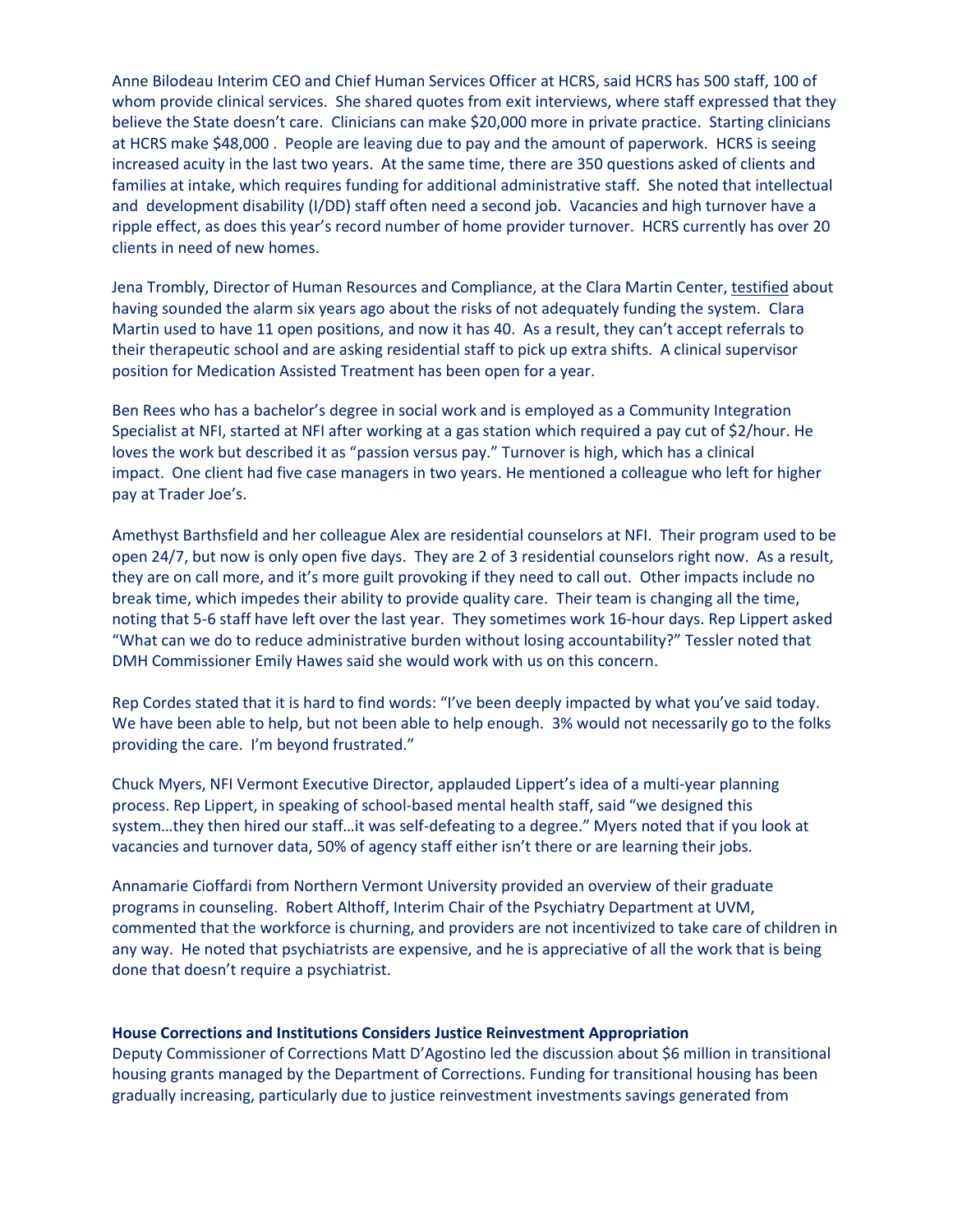reducing out-of-state beds. They have been shifting from congregate housing to individual apartments with complimentary programming for mental health, addictions, and domestic violence.

Justice Reinvestment funding of \$400,00 went to DMH in the FY22 budget to meet the needs of people transitioning out of incarceration. DMH Finance Director Shannon Thompson and Cheryle Wilcox Interagency Planning Director said they are developing a MOU with DOC and ADAP about how to do this collaboratively. Rep Emmons said it sounds like this is not the right time to invest more money, Dale Crook, Field Services Director and DOC agreed and wants to see how an initial pilot program will work out. Cheryle Wilcox explained that the pilot will be using an assertive community treatment (ACT) team approach specialized for forensic populations. In the end DOC Commissioner Nicholas Deml agreed to develop a proposal for the committee for how to spend the next \$770,000 available for the Justice Reinvestment initiative.

#### **Public Hearing on the FY23 Budget**

Megan Carswell and Health Wilson of NCSS each spoke about CIS early intervention program and asked for an increase of \$1.8 million and a onetime investment for a data reporting platform. She said children are falling through the cracks. Susan Aronoff of the Developmental Disability Council advocated in support for of a 10% rate increase for DA/SSAs. She also advocated for funding for secure safe service supported housing for people with I/DD. Julie Tessler provided testimony on behalf of Vermont Care Partners requesting a 10% Medicaid Rate increase for DA/SSAs. See link here[: VCP Factsheet -](https://vtcouncil-my.sharepoint.com/:w:/g/personal/julie_vtcouncil_org/Ebwa-CVMOilFn9MYw_wIk4gBI-X4VXTFEcpzuhW6GPq1_w?e=AtCe7D) 10% [need.docx](https://vtcouncil-my.sharepoint.com/:w:/g/personal/julie_vtcouncil_org/Ebwa-CVMOilFn9MYw_wIk4gBI-X4VXTFEcpzuhW6GPq1_w?e=AtCe7D)

#### **House Health Care Listens to Workforce Issues**

Jessa Barnard of the Vermont Medical Society spoke about the shortage of primary care physicians. Many physicians are retiring with few are coming in to take their place. She appreciates the scholarship program at UVM medical school for students who are willing to work in rural Vermont communities. She spoke in favor of expanding loan forgiveness programs. She also spoke about the child psychiatry access program which enables primary care physicians (PCPs)to access consultation.

Mary Kate Mohlman of BI-State Primary Care spoke about the shortage of PCPs and all the teams for health care practices including administrative staff. She also spoke about retirements and lack of new PCPs coming in, as well as the pandemic work adding to burnout. Solutions include increasing funding to increase salaries. Rep Goldman asked about how mental health is integrated into FQHCs. Mary Kate described how mental health clinicians are embedded in the Centers enabling warm hand-offs. She noted high vacancies for mental health staffing.

Devon Green of the Vermont Association of Hospital and Health Systems (VAHHS) spoke about the 2600 open positions. Turnover is as high as 32% and so they are using travelers particularly for RNs and LPNs. She requested support for creating a data hub on the health care workforce at the Department of Labor. She would like to see pipeline programs to educate health staff with a path to employment to health care providers, as well as support for health care professionals, including international workers, with access to housing and other resources. She recommended increasing loan repayment and scholarships. Reducing administrative burden would also help. Devon Green concluded by recommending increasing Medicaid rates would increase sustainability and affordability of commercial health insurance.

Laura Pelosi from the Vermont Health Care Association representing long term care facilities said there has been tremendous pressure on subacute and nursing care facilities due to the pandemic. They have had to hire many nurses to meet staffing needs. She said retention bonuses would be helpful. These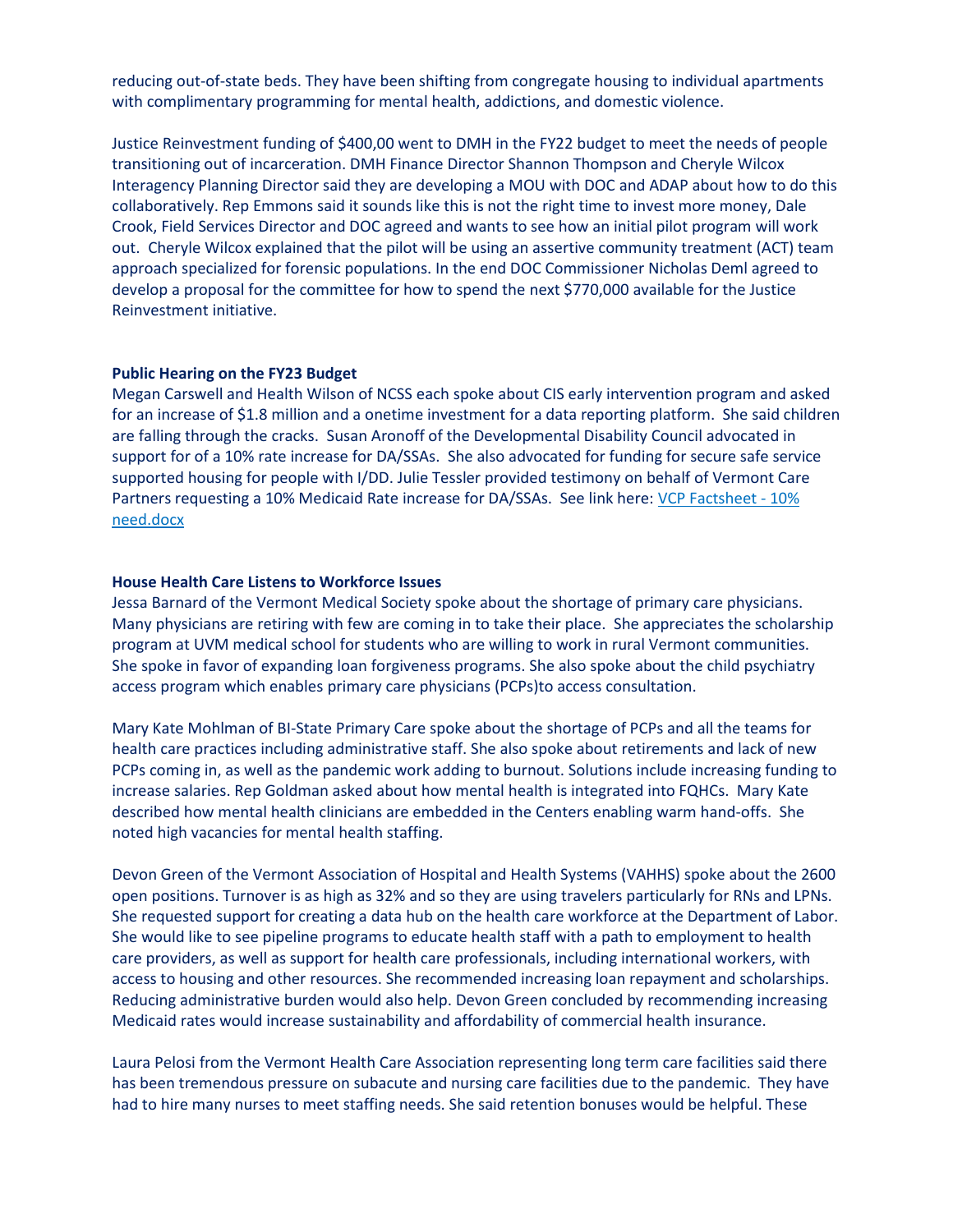facilities need nurses at all levels. Loan repayment and scholarship programs are needed, as well as having a coordinator to help nurses coming into Vermont, but she noted that bringing in international workers nurses is costly. She reiterated the request for a data hub on health care workforce.

Jill Olson of the Visiting Nurse Association said that they are funded through a combination of Medicare and Medicaid funded. Hospitals are discharging people as soon as possible putting great stress on VNAs. She shared vacancy rates for different types of staff: personal care attendants 33%, nurses 25%, and LNAs 50%. She also supported creation of a data hub and increasing loan repayment and scholarships. She asked for a 10% Medicaid rate increase for long term care services and for skilled services they would like their Medicaid rates to be brought up to the Medicare payment rates.

#### **House Human Services Hears Testimony from Parent's Group on Housing**

Connie Woodberry of East Dummerston, parent to a 43 year old man with I/DD, reviewed her experience with the DS system over the years. Generally, the support of DAIL has been good, and she is very pleased with services from area providers, Upper Valley Services, Healthcare and Rehabilation Services, and Families First. Mrs. Woodberry is a co-founder of Black Mountain Assisted Family Living (BMAFL) in Brattleboro, VT where her son and others reside in varying residential models. She voiced concern about the changes in state priorities, and overall health and stability of the I/DD system, which is at a "breaking point". She has seen individuals and families ignored, rate increases that don't cover inflation, and agencies forced to operate without sufficient funding. Mrs. Woodberry listed three requests: raise agency staff rates to allow for pay rate of \$20 per hour, create a permanent position at DAIL to oversee residential services, and prioritize training in trauma-informed care to address the years of trauma caused to people receiving services by budget cuts, upheavals, and staff and housing changes. In response to a question from Chairwoman Pugh, she stated that she feels the relationship has deteriorated and there is a marked lack of support from DAIL.

Andrea Murray of Yellow House in Middlebury reviewed the history of Yellow House and asked to be considered for a DAIL residential pilot project for "children not well-suited to the Shared Living Provider (SLP) model". She stated the System of Care creates an atmosphere of crisis—a person must face an imminent risk to health and safety to meet the designated funding priorities. Elise Hayden of Yellow House presented the Yellow House workforce development design which includes full- and part-time staff, and subcontractors, all of whom are paid higher than what the current Medicaid rate allows. Representative Wood noted the SLP model has been preferred because of cost efficiency, and does not require licensing, nursing staff, insurance, etc.

#### **House Human Services reviews DAIL Living System of Care (SOCP)**

Department of Disabilities Aging and Independent Living (DAIL) Commissioner Monica White outlined the DAIL staff vacancies over the past year, which are now all filled. Clare McFadden, retired Director of the Developmental Disabilities Services Division, reviewed the renewal process and current status of the System of Care Plan. After two extensions, the SOCP is expected to be completed by autumn of this year. Instead of the usual procedure of local systems of care developed by agencies, DAIL will solicit feedback directly from stakeholders and refer to feedback collected since the 2018 retreat. Representative McFaun asked if there was enough staff in the DDSD to assist the committee with draft legislation around housing options this year, and to request additional funding for services. Commissioner White apologized for lack of communication to families, committee, and stakeholders over the last year and committed to better and more proactive communication going forward. The stakeholder engagement process will be mapped out by April 15, 2022.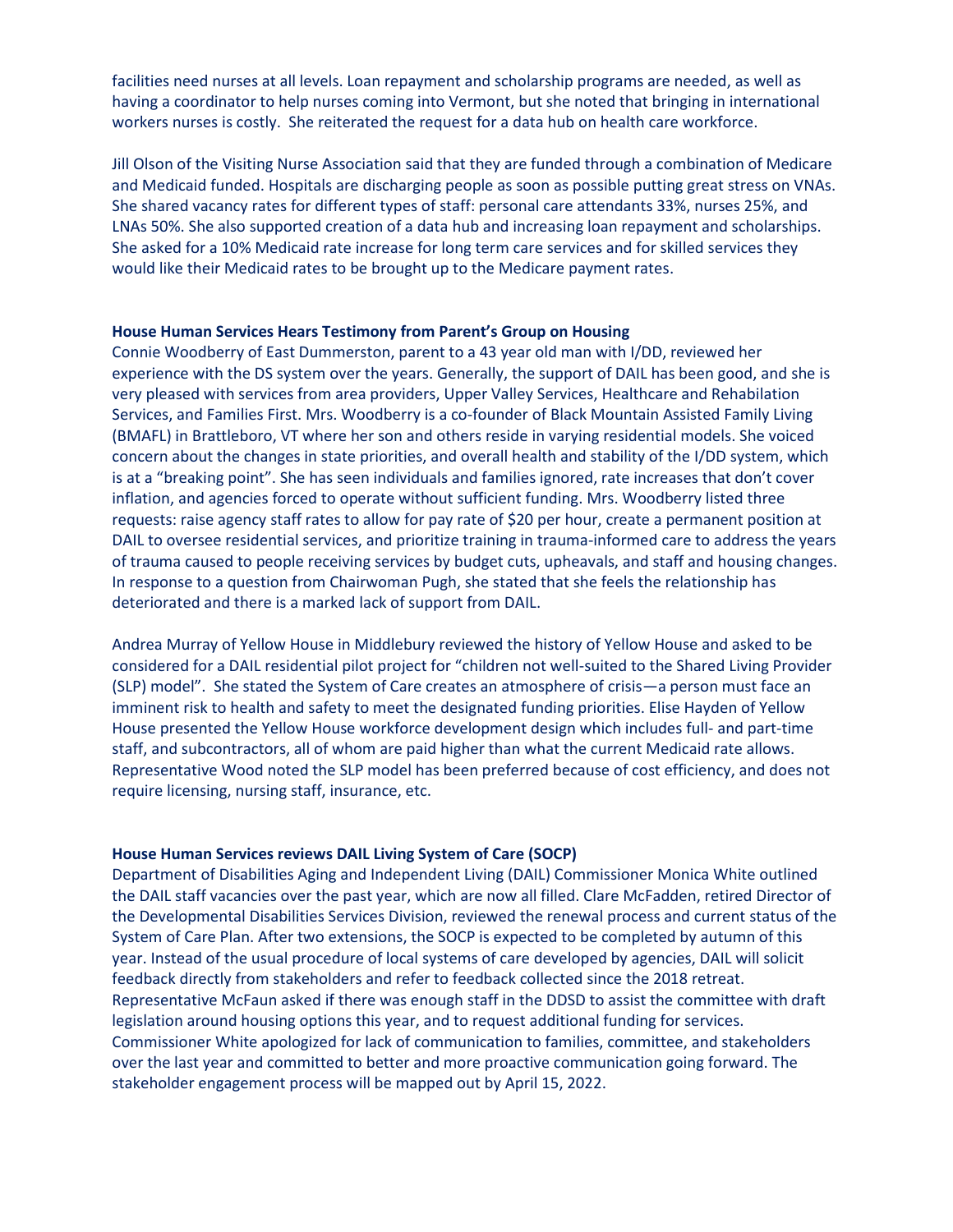Medicaid does not allow a waitlist for services, and historically Vermont has been able to provide services for all. However, that is no longer the case due to the staffing shortage caused by underfunding. Medicaid is the only funding source available except for private pay. The state tries to honor individual's life choices within the parameters of the SOCP and available funding. Many people with developmental disabilities are capable of being their own guardian. Parents who are also legal guardians should represent the best interests of the person in service and have the right to make final decisions. Current residential models provided by the state are:

- Shared Living: the most cost effective for people who require 24-hour care
- Staffed Living: for significant medical or behavioral issues
- Group Living: for specific needs-less popular now
- Supervised Living: a person lives in own home with periodic staff assistance
- Home Supports: a person lives in family home with periodic staff assistance

# **Act 173 Testimony to the House Committee on Education**

Dr. Shannon Newell, school psychologist and member of Vermont Association for School Psychologists (VASP) reviewed school psychologists' roles and responsibilities. Data shows that they spend 60% of their time on compliance related tasks and a minimum of time on consultation, academic interventions, and mental and behavioral health services. The recommended school psychologist to student ratio is 1:500, while in Vermont schools it is 1:1040.

Dr. Newell's suggestions to overcome barriers to implementing the practice model include: achieving the recommended ratio; ensuring job descriptions and performance evaluations align with the practice model; and for current stakeholders (e.g. Agency of Education, legislative committees) to utilize the knowledge of school psychologists when developing policies, procedures, and regulations. One recommendation for how to access additional funding is to make Vermont schools Medicaid eligible and reduce dependency on community providers. While in agreement that rule changes are crucial, a delay was requested so that schools have time to prepare so that roll-out occurs with minimum of harm or disruption to students.

Katie Ballard, Parent Advocate and parent of 2 children in special education services relayed concern with requests to delay only certain aspects of the rule change that largely include supports for special education students. Ms. Ballard urged the committee to proceed with the entire rules change, but if they consider a partial delay that to only delay sections that affect special education programs would be construed as discriminatory. It is understandable that delays are necessary due to COVID, and the challenges schools are facing, but she did hear concern about the burden or risk of harm to children from previous witnesses. Vermont is due to come into compliance with IDEA to ensure identification and access to services and for schools to have the resources to prevent harm that the adverse effect model can cause by misdiagnosed learning disabilities

# **House Human Services Learns about Opioid Settlement**

Monica Hutt, Chief Prevention Officer, Office of the Governor and Josh Diamond, Assistant Attorney General provided background on various settlement funds coming to Vermont for addiction services. An advisory committee with state and municipal representatives, including members with lived experience will be established to advise on expenditures. The funds may be used for:

- (1) treatment of opioid use disorder;
- (2) support for individuals in treatment and recovery;
- (3) connecting individuals who need help to the help needed;
- (4) addressing the needs of criminal justice-involved persons;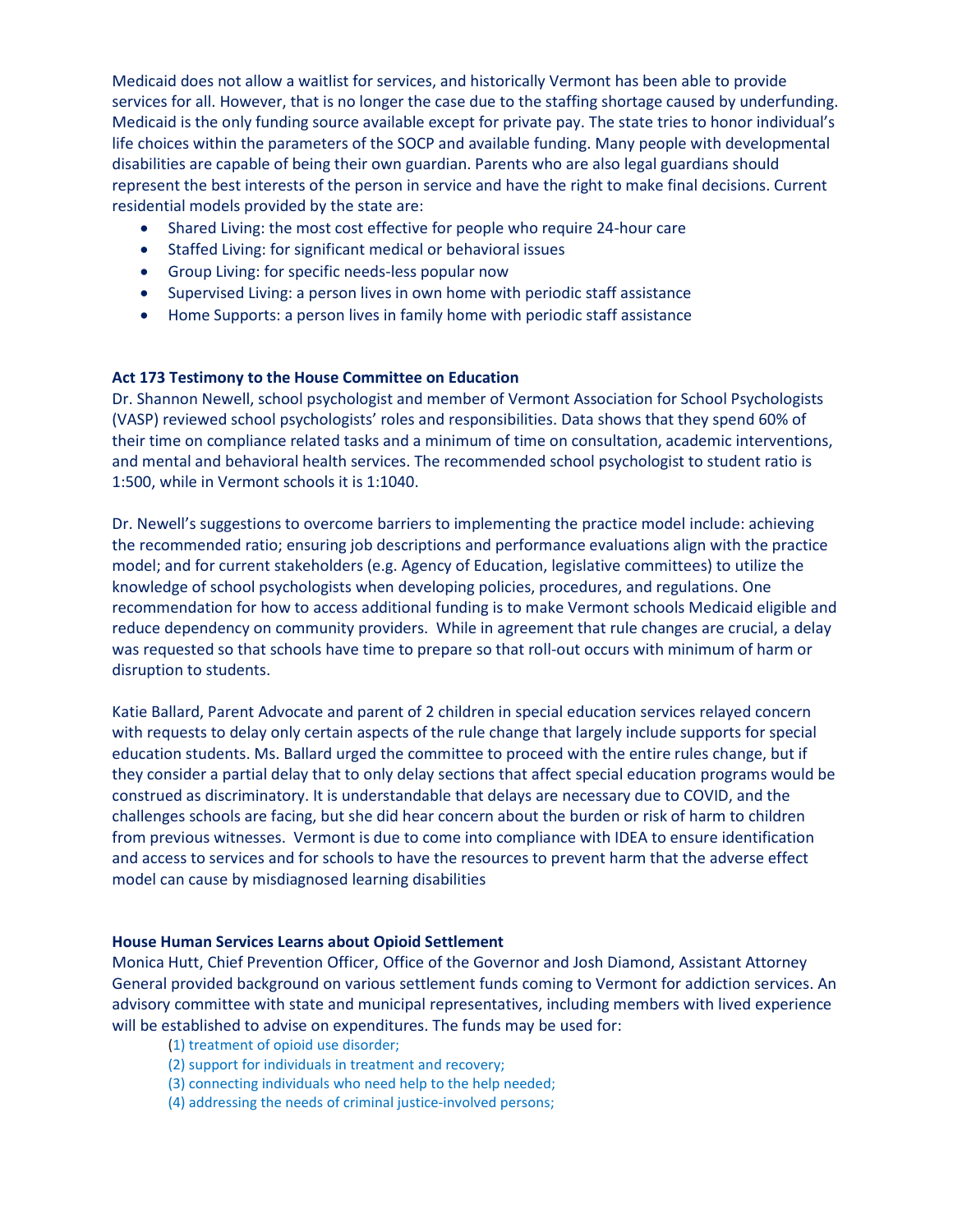(5) addressing the needs of pregnant or parenting individuals and their families, including babies with neonatal abstinence syndrome;

(6) preventing overprescribing and ensuring appropriate prescribing and dispensing of opioids;

(7) preventing the misuse of opioids;

(8) preventing overdose deaths and other harms;

(9) educating law enforcement and other first responders regarding appropriate practices and precaution when dealing with fentanyl or other drugs and providing wellness and support services for first responders and others who experience secondary trauma associated with opioid-related emergency events;

10) supporting efforts to provide leadership, planning, coordination, facilitation, training, and technical assistance to abate the opioid epidemic;

(11) researching opioid abatement;

(12) implementing other evidence-based or evidence-informed programs or strategies that support prevention, harm reduction, treatment, or recovery of opioid use disorder and any co-occurring substance use or mental health disorder;

Committee Chair Pugh said she plans to finalize bill after town meeting, but before cross over week.

# *Plan to Participate in these Advocacy Events*

#### **Save the Date! Vermont Disability Awareness Day**

"Open to Change, Open to All" VCDR 2022 Platform Presentation

Wednesday, February 16 5:30-7:00 pm – Zoom

Join VCDR members and others from the disability community as we present our legislative priorities and share our stories about important issues. "COVID has challenged us to find ways to respond to new challenges with high expectations and a commitment to make sure that our best hopes for the future are Open to All." Deborah Lisi-Baker

Registration Link: https://tinyurl.com/VCDRPresentation This event will have ASL interpretation and live captioning Contact: Nick Morlan Nick@vcil.org or Call 802-224-1820

Vermont Disability Awareness Day will be observed in a three-part series. Save these dates and watch for announcements coming soon:

- Feb. 16 at 5:30 p.m. Legislators and people with disabilities are invited to talk about the Vermont Coalition for Disability Rights platform and its broader issues.
- March 15<sup>th</sup> at 10:00 a.m. Home and housing is a high-priority topic at this moment in Vermont history. Format and details TBA
- April 13th Time and keynote speaker TBA

#### **Recovery Day 2022**

Wednesday, February 16<sup>th</sup>, 9am - 1pm Register here: **<https://recoveryvermont.org/recovery-day-2022/>**

Recovery Vermont invites you to join us for **Recovery Day**, an annual advocacy celebration to honor the power of addiction recovery. Recovery Day will be held on **Wednesday, February 16th from 9am to 1pm on Zoom**. Recovery Day is for everyone – from recovery supporters to people who are curious about their own recovery. Join us for a day of networking, testimony, personal stories, and recovery resources